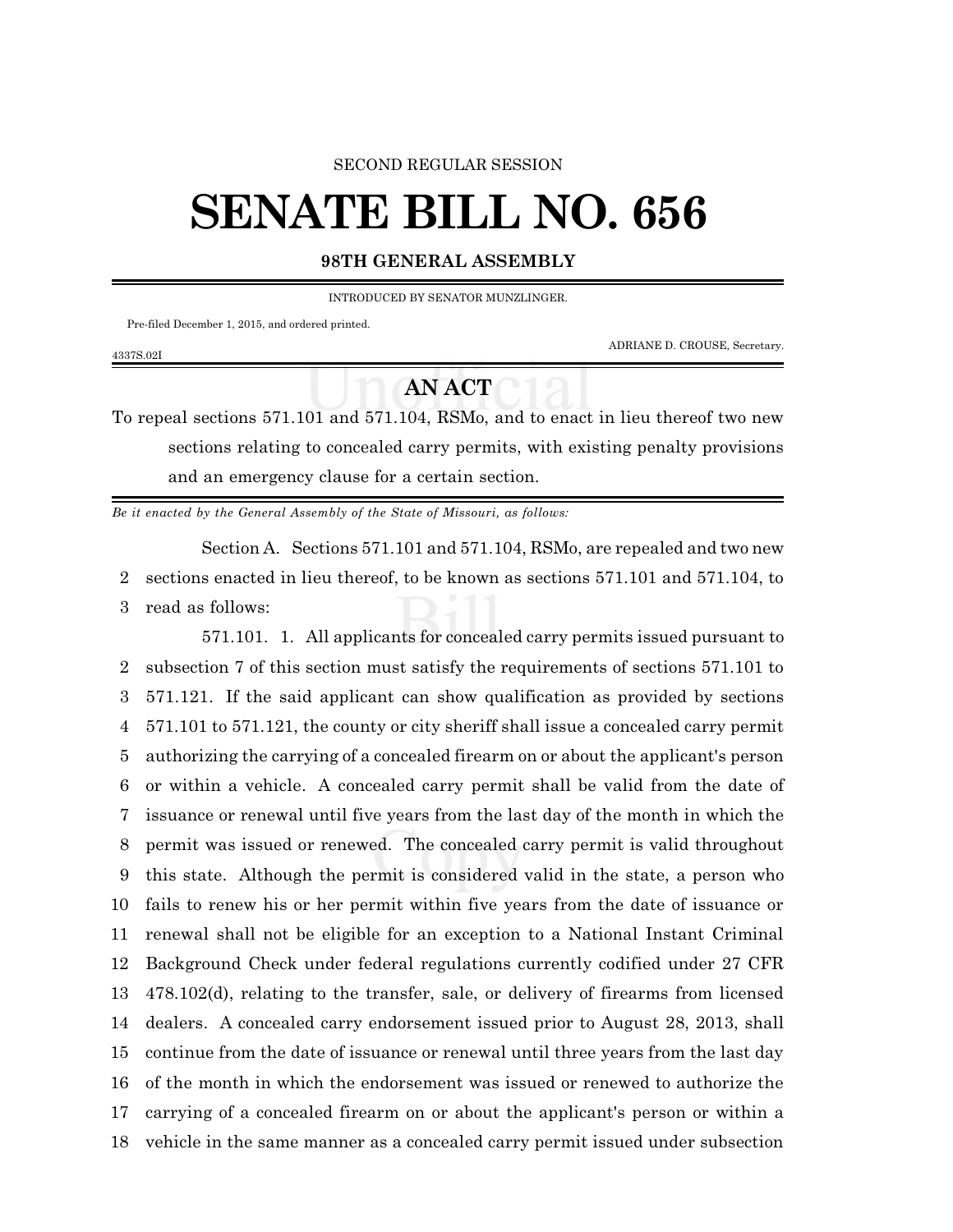7 of this section on or after August 28, 2013.

 2. A concealed carry permit issued pursuant to subsection 7 of this section shall be issued by the sheriff or his or her designee of the county or city in which the applicant resides, if the applicant:

 (1) Is at least nineteen years of age, is a citizen or permanent resident of the United States and either:

(a) Has assumed residency in this state; or

 (b) Is a member of the Armed Forces stationed in Missouri, or the spouse of such member of the military;

 (2) Is at least nineteen years of age, or is at least eighteen years of age and a member of the United States Armed Forces or honorably discharged from the United States Armed Forces, and is a citizen of the United States and either:

(a) Has assumed residency in this state;

(b) Is a member of the Armed Forces stationed in Missouri; or

 (c) The spouse of such member of the military stationed in Missouri and nineteen years of age;

 (3) Has not pled guilty to or entered a plea of nolo contendere or been convicted of a crime punishable by imprisonment for a term exceeding one year under the laws of any state or of the United States other than a crime classified as a misdemeanor under the laws of any state and punishable by a term of imprisonment of two years or less that does not involve an explosive weapon, firearm, firearm silencer or gas gun;

 (4) Has not been convicted of, pled guilty to or entered a plea of nolo contendere to one or more misdemeanor offenses involving crimes of violence within a five-year period immediately preceding application for a concealed carry permit or if the applicant has not been convicted of two or more misdemeanor offenses involving driving while under the influence of intoxicating liquor or drugs or the possession or abuse of a controlled substance within a five-year period immediately preceding application for a concealed carry permit;

 (5) Is not a fugitive from justice or currently charged in an information or indictment with the commission of a crime punishable by imprisonment for a term exceeding one year under the laws of any state of the United States other than a crime classified as a misdemeanor under the laws of any state and punishable by a term of imprisonment of two years or less that does not involve an explosive weapon, firearm, firearm silencer, or gas gun;

(6) Has not been discharged under dishonorable conditions from the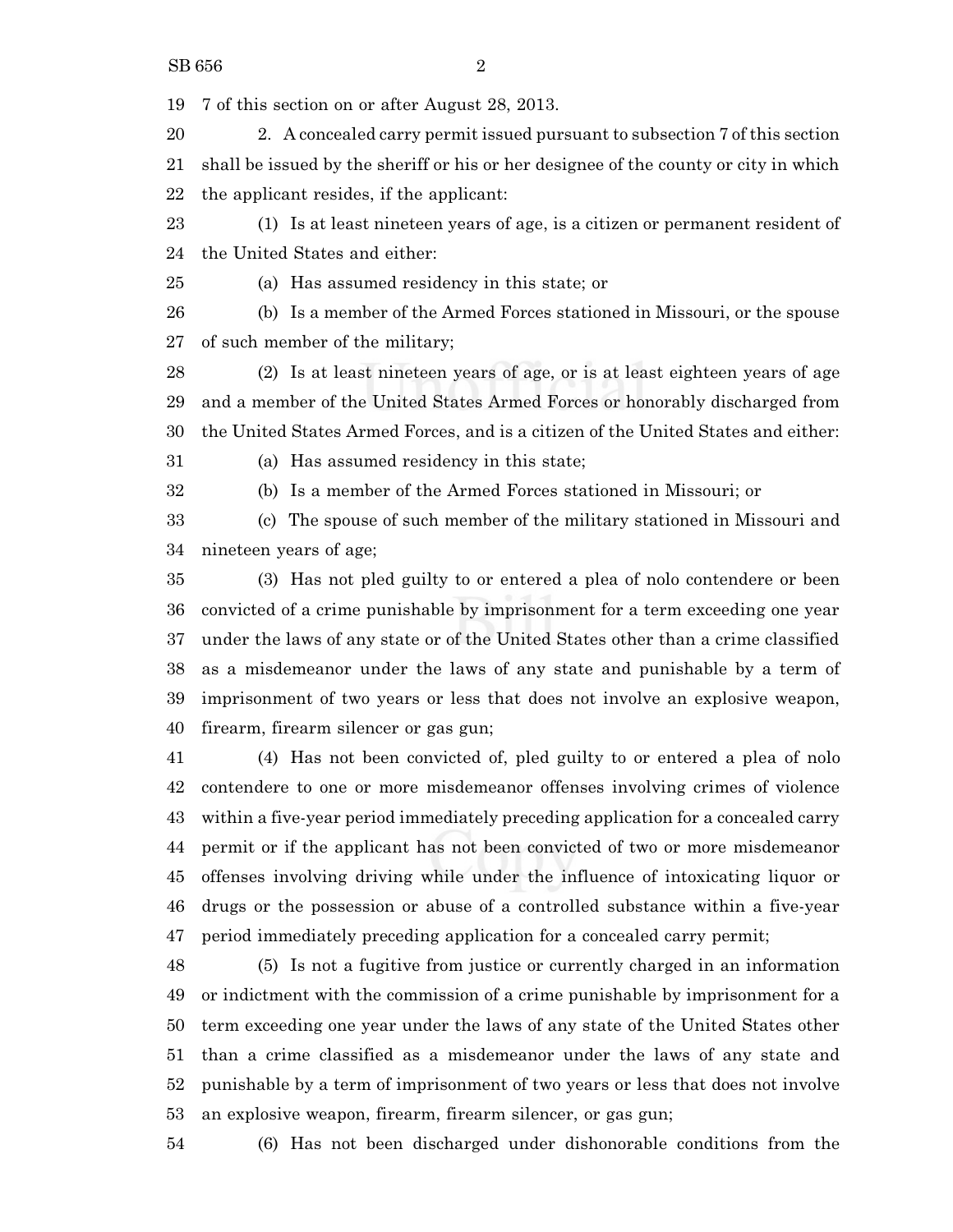United States Armed Forces;

 (7) Has not engaged in a pattern of behavior, documented in public or closed records, that causes the sheriff to have a reasonable belief that the applicant presents a danger to himself or others;

 (8) Is not adjudged mentally incompetent at the time of application or for five years prior to application, or has not been committed to a mental health facility, as defined in section 632.005, or a similar institution located in another state following a hearing at which the defendant was represented by counsel or a representative;

 (9) Submits a completed application for a permit as described in subsection 3 of this section;

 (10) Submits an affidavit attesting that the applicant complies with the concealed carry safety training requirement pursuant to subsections 1 and 2 of section 571.111;

 (11) Is not the respondent of a valid full order of protection which is still in effect;

 (12) Is not otherwise prohibited from possessing a firearm under section 571.070 or 18 U.S.C. Section 922(g).

 3. The application for a concealed carry permit issued by the sheriff of the county of the applicant's residence shall contain only the following information:

 (1) The applicant's name, address, telephone number, gender, date and place of birth, and, if the applicant is not a United States citizen, the applicant's country of citizenship and any alien or admission number issued by the Federal Bureau of Customs and Immigration Enforcement or any successor agency;

 (2) An affirmation that the applicant has assumed residency in Missouri or is a member of the Armed Forces stationed in Missouri or the spouse of such a member of the Armed Forces and is a citizen or permanent resident of the United States;

 (3) An affirmation that the applicant is at least nineteen years of age or is eighteen years of age or older and a member of the United States Armed Forces or honorably discharged from the United States Armed Forces;

 (4) An affirmation that the applicant has not pled guilty to or been convicted of a crime punishable by imprisonment for a term exceeding one year under the laws of any state or of the United States other than a crime classified as a misdemeanor under the laws of any state and punishable by a term of imprisonment of two years or less that does not involve an explosive weapon,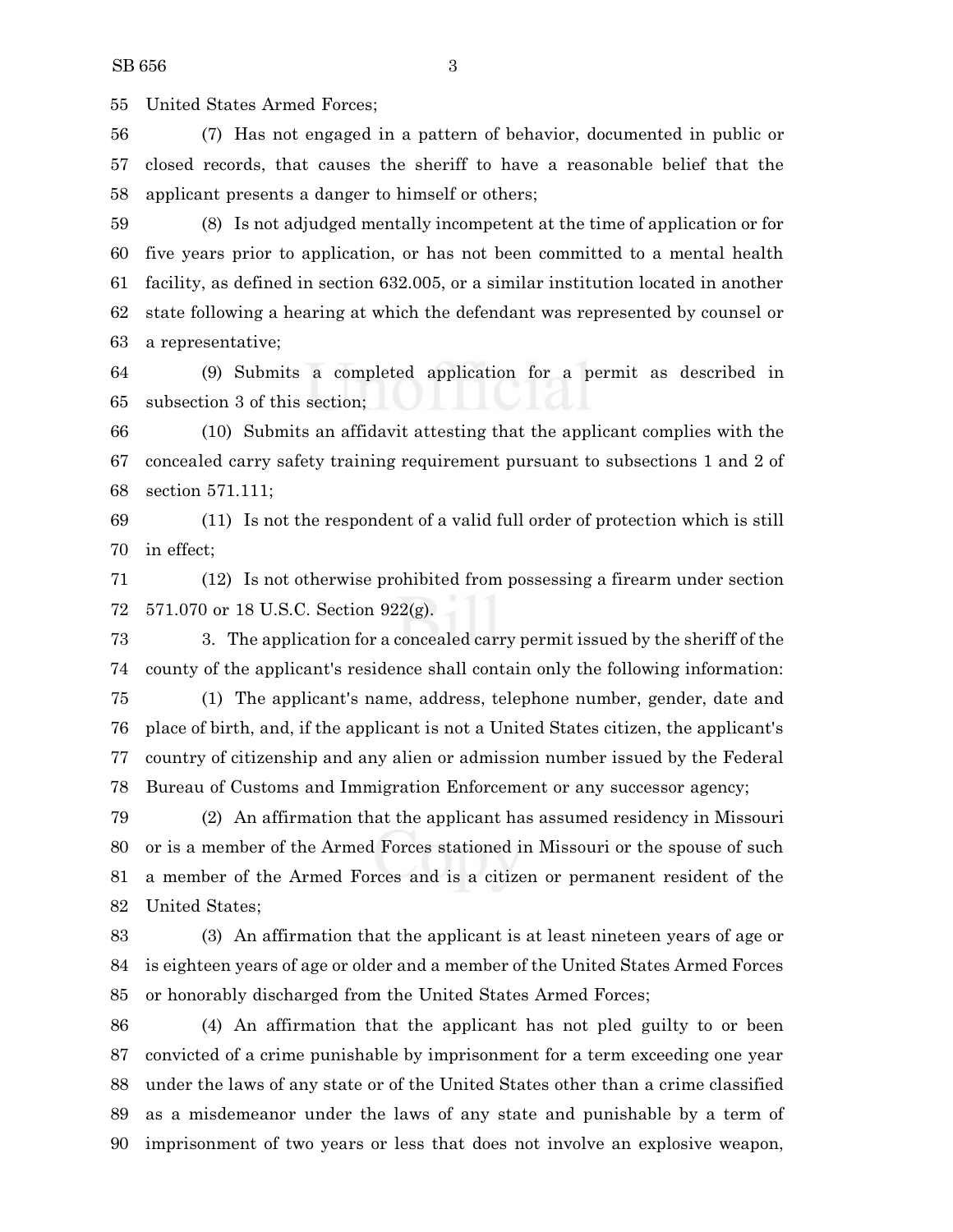firearm, firearm silencer, or gas gun;

 (5) An affirmation that the applicant has not been convicted of, pled guilty to, or entered a plea of nolo contendere to one or more misdemeanor offenses involving crimes of violence within a five-year period immediately preceding application for a permit or if the applicant has not been convicted of two or more misdemeanor offenses involving driving while under the influence of intoxicating liquor or drugs or the possession or abuse of a controlled substance within a five-year period immediately preceding application for a permit;

 (6) An affirmation that the applicant is not a fugitive from justice or currently charged in an information or indictment with the commission of a crime punishable by imprisonment for a term exceeding one year under the laws of any state or of the United States other than a crime classified as a misdemeanor under the laws of any state and punishable by a term of imprisonment of two years or less that does not involve an explosive weapon, firearm, firearm silencer or gas gun;

 (7) An affirmation that the applicant has not been discharged under dishonorable conditions from the United States Armed Forces;

 (8) An affirmation that the applicant is not adjudged mentally incompetent at the time of application or for five years prior to application, or has not been committed to a mental health facility, as defined in section 632.005, or a similar institution located in another state, except that a person whose release or discharge from a facility in this state pursuant to chapter 632, or a similar discharge from a facility in another state, occurred more than five years ago without subsequent recommitment may apply;

 (9) An affirmation that the applicant has received firearms safety training that meets the standards of applicant firearms safety training defined in subsection 1 or 2 of section 571.111;

 (10) An affirmation that the applicant, to the applicant's best knowledge and belief, is not the respondent of a valid full order of protection which is still in effect;

 (11) A conspicuous warning that false statements made by the applicant will result in prosecution for perjury pursuant to the laws of the state of Missouri; and

 (12) A government-issued photo identification. This photograph shall not be included on the permit and shall only be used to verify the person's identity for permit renewal, or for the issuance of a new permit due to change of address,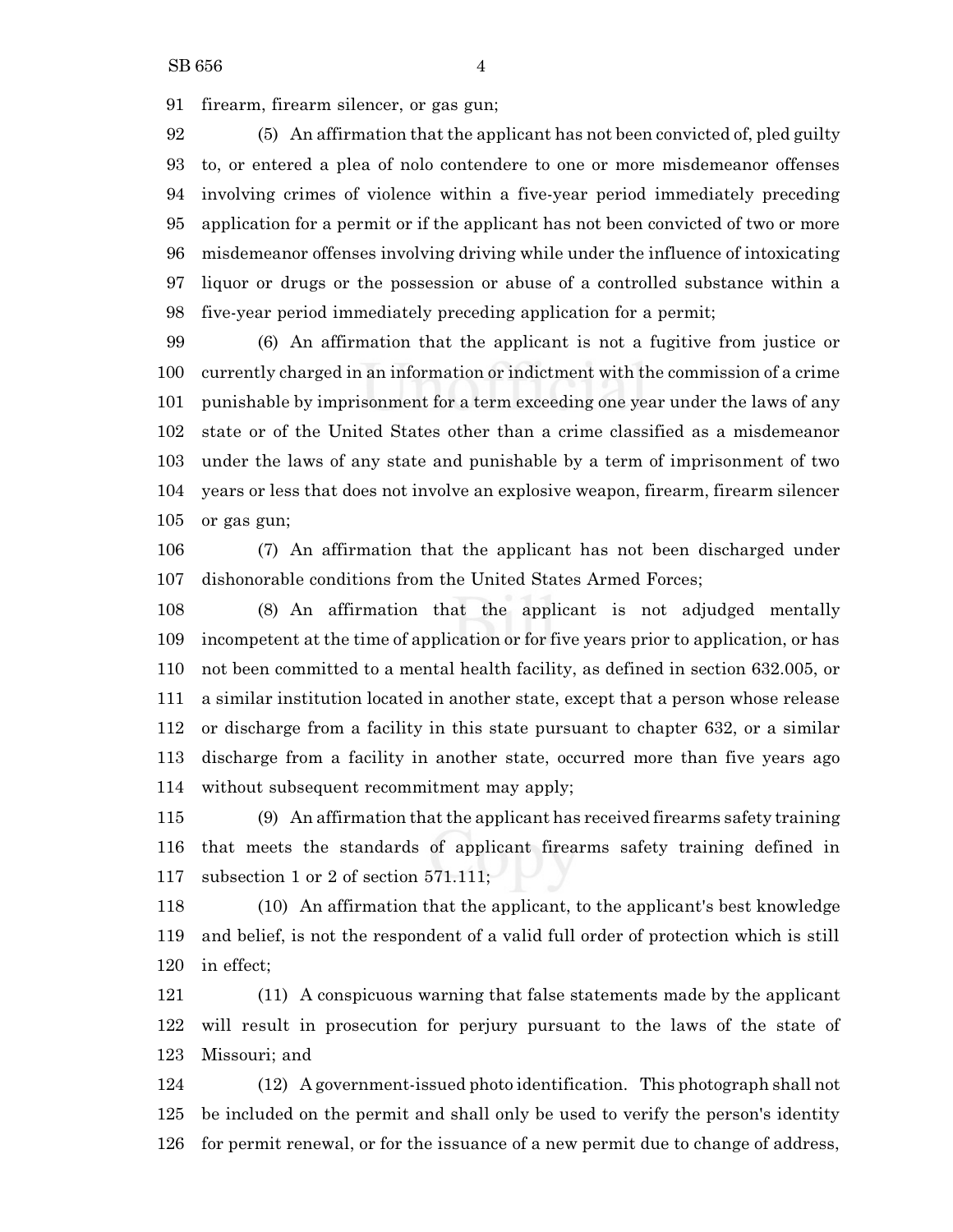or for a lost or destroyed permit.

 4. An application for a concealed carry permit shall be made to the sheriff of the county or any city not within a county in which the applicant resides. An application shall be filed in writing, signed under oath and under the penalties of perjury, and shall state whether the applicant complies with each of the requirements specified in subsection 2 of this section. In addition to the completed application, the applicant for a concealed carry permit must also submit the following:

 (1) A photocopy of a firearms safety training certificate of completion or other evidence of completion of a firearms safety training course that meets the standards established in subsection 1 or 2 of section 571.111; and

 (2) A nonrefundable permit fee as provided by subsection 11 or 12 of this section.

 5. (1) Before an application for a concealed carry permit is approved, the sheriff shall make only such inquiries as he or she deems necessary into the accuracy of the statements made in the application. The sheriff may require that the applicant display a Missouri driver's license or nondriver's license or military identification and orders showing the person being stationed in Missouri. In order to determine the applicant's suitability for a concealed carry permit, the applicant shall be fingerprinted. No other biometric data shall be collected from the applicant. The sheriff shall conduct an inquiry of the National Instant Criminal Background Check System within three working days after submission of the properly completed application for a concealed carry permit. If no disqualifying record is identified by these checks at the state level, the fingerprints shall be forwarded to the Federal Bureau of Investigation for a national criminal history record check. Upon receipt of the completed report from the National Instant Criminal Background Check System and the response from the Federal Bureau of Investigation national criminal history record check, the sheriff shall examine the results and, if no disqualifying information is identified, shall issue a concealed carry permit within three working days.

 (2) In the event the report from the National Instant Criminal Background Check System and the response from the Federal Bureau of Investigation national criminal history record check prescribed by subdivision (1) of this subsection are not completed within forty-five calendar days and no disqualifying information concerning the applicant has otherwise come to the sheriff's attention, the sheriff shall issue a provisional permit, clearly designated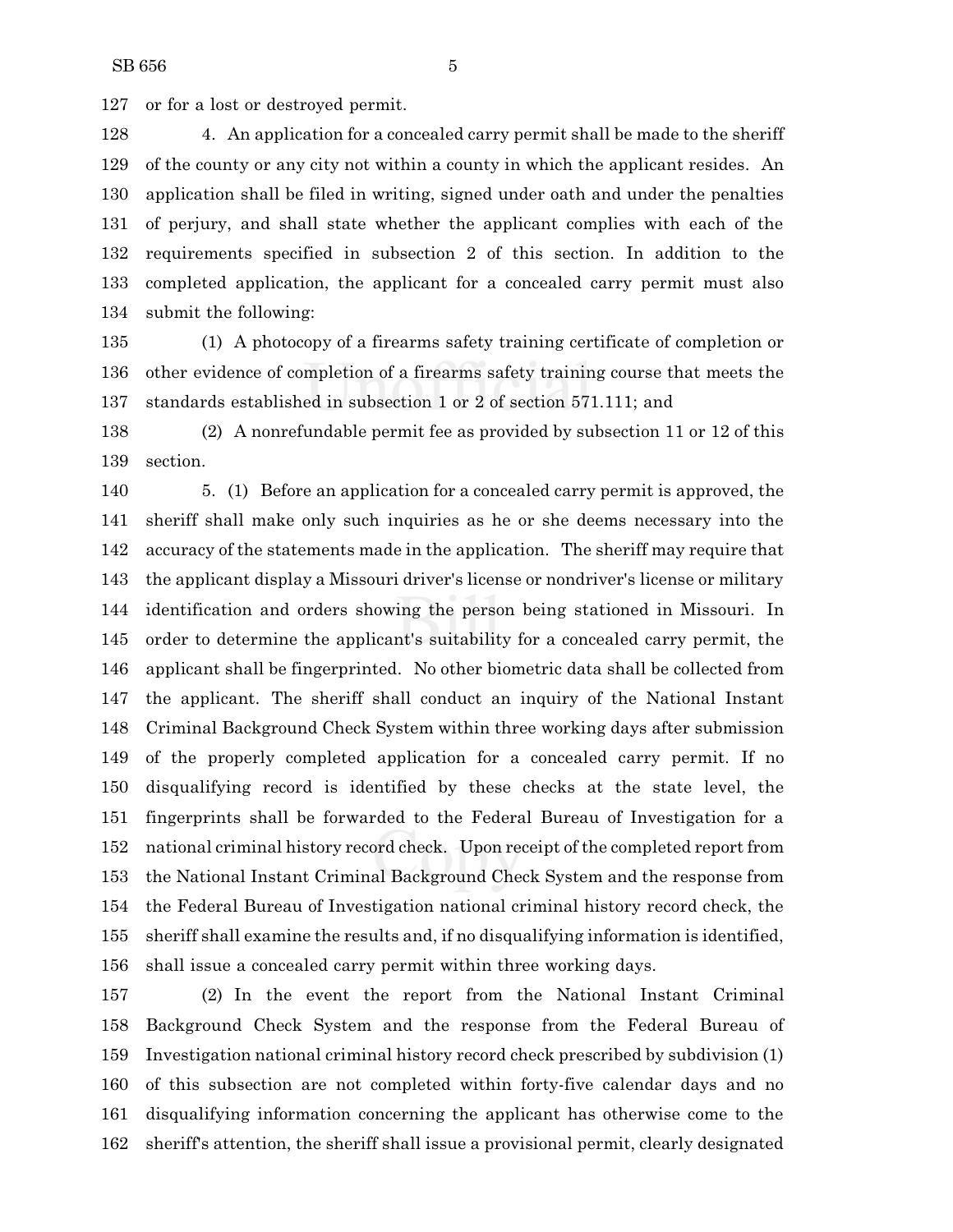on the certificate as such, which the applicant shall sign in the presence of the sheriff or the sheriff's designee. This permit, when carried with a valid Missouri driver's or nondriver's license or a valid military identification, shall permit the applicant to exercise the same rights in accordance with the same conditions as pertain to a concealed carry permit issued under this section, provided that it shall not serve as an alternative to an national instant criminal background check required by 18 U.S.C. Section 922(t). The provisional permit shall remain valid until such time as the sheriff either issues or denies the certificate of qualification under subsection 6 or 7 of this section. The sheriff shall revoke a provisional permit issued under this subsection within twenty-four hours of receipt of any report that identifies a disqualifying record, and shall notify the

 concealed carry permit system established under subsection 5 of section 650.350. The revocation of a provisional permit issued under this section shall be proscribed in a manner consistent to the denial and review of an application under subsection 6 of this section.

 6. The sheriff may refuse to approve an application for a concealed carry permit if he or she determines that any of the requirements specified in subsection 2 of this section have not been met, or if he or she has a substantial and demonstrable reason to believe that the applicant has rendered a false statement regarding any of the provisions of sections 571.101 to 571.121. If the applicant is found to be ineligible, the sheriff is required to deny the application, and notify the applicant in writing, stating the grounds for denial and informing the applicant of the right to submit, within thirty days, any additional documentation relating to the grounds of the denial. Upon receiving any additional documentation, the sheriff shall reconsider his or her decision and inform the applicant within thirty days of the result of the reconsideration. The applicant shall further be informed in writing of the right to appeal the denial pursuant to subsections 2, 3, 4, and 5 of section 571.114. After two additional reviews and denials by the sheriff, the person submitting the application shall appeal the denial pursuant to subsections 2, 3, 4, and 5 of section 571.114.

 7. If the application is approved, the sheriff shall issue a concealed carry permit to the applicant within a period not to exceed three working days after his or her approval of the application. The applicant shall sign the concealed carry permit in the presence of the sheriff or his or her designee.

 8. The concealed carry permit shall specify only the following information: (1) Name, address, date of birth, gender, height, weight, color of hair,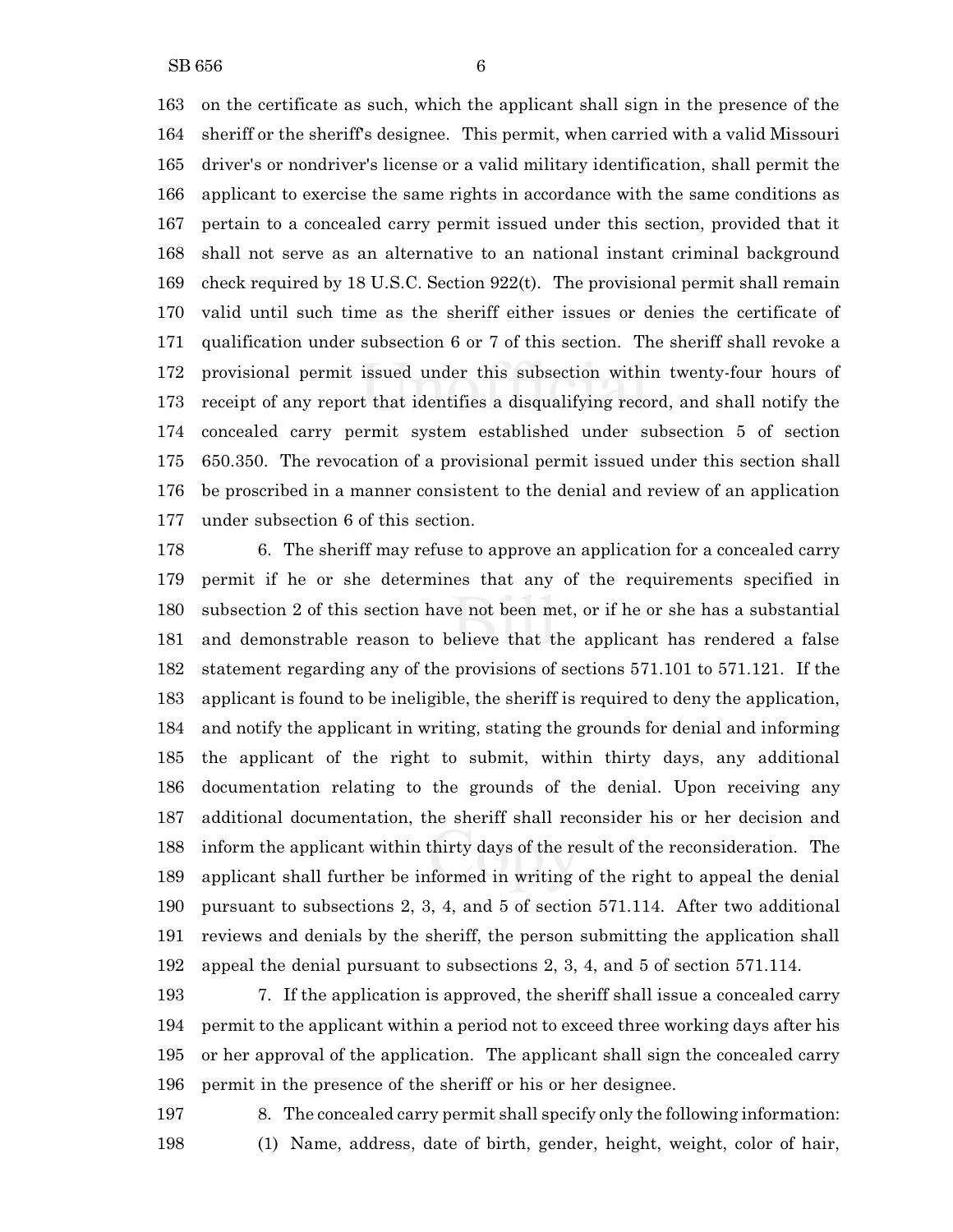color of eyes, and signature of the permit holder;

(2) The signature of the sheriff issuing the permit;

(3) The date of issuance; and

(4) The expiration date.

 The permit shall be no larger than two and one-eighth inches wide by three and three-eighths inches long and shall be of a uniform style prescribed by the department of public safety. The permit shall also be assigned a concealed carry permit system county code and shall be stored in sequential number.

 9. (1) The sheriff shall keep a record of all applications for a concealed carry permit or a provisional permit and his or her action thereon. Any record of an application that is incomplete or denied for any reason shall be kept for a period not to exceed one year. Any record of an application that was approved shall be kept for a period of one year after the expiration and nonrenewal of the permit.

 (2) The sheriff shall report the issuance of a concealed carry permit or provisional permit to the concealed carry permit system. All information on any such permit that is protected information on any driver's or nondriver's license shall have the same personal protection for purposes of sections 571.101 to 571.121. An applicant's status as a holder of a concealed carry permit, provisional permit, or a concealed carry endorsement issued prior to August 28, 2013, shall not be public information and shall be considered personal protected information. Information retained in the concealed carry permit system under this subsection shall not be distributed to any federal, state, or private entities and shall only be made available for a single entry query of an individual in the event the individual is a subject of interest in an active criminal investigation or is arrested for a crime. A sheriff may access the concealed carry permit system for administrative purposes to issue a permit, verify the accuracy of permit holder information, change the name or address of a permit holder, suspend or revoke a permit, cancel an expired permit, or cancel a permit upon receipt of a certified death certificate for the permit holder. Any person who violates the provisions of this subdivision by disclosing protected information shall be guilty of a class A misdemeanor.

 10. Information regarding any holder of a concealed carry permit, or a concealed carry endorsement issued prior to August 28, 2013, is a closed record. No bulk download or batch data shall be distributed to any federal, state, or private entity, except to MoSMART or a designee thereof. Any state agency that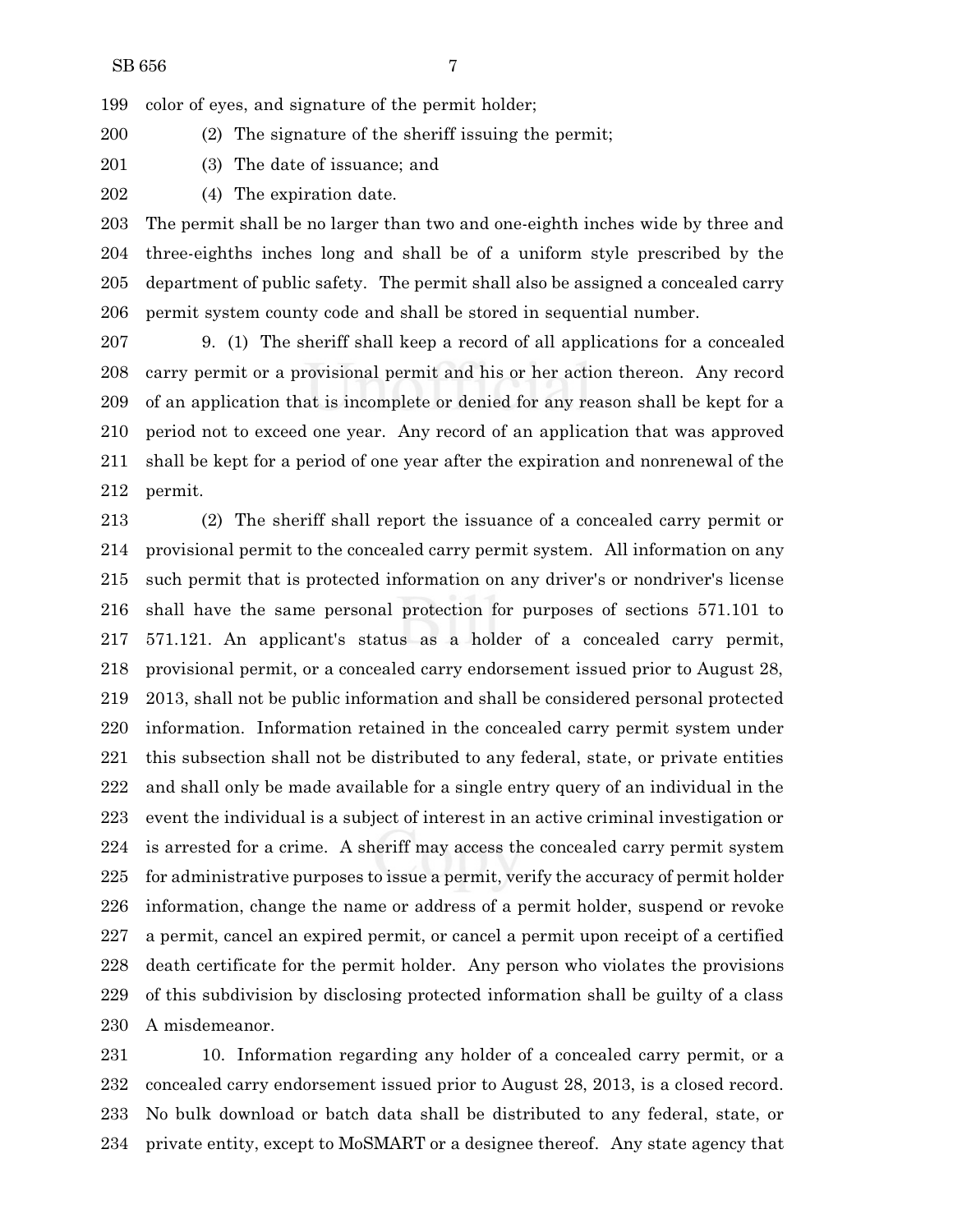has retained any documents or records, including fingerprint records provided by an applicant for a concealed carry endorsement prior to August 28, 2013, shall destroy such documents or records, upon successful issuance of a permit.

 11. For processing an application for a concealed carry permit pursuant to sections 571.101 to 571.121, the sheriff in each county shall charge a nonrefundable fee not to exceed one hundred dollars which shall be paid to the treasury of the county to the credit of the sheriff's revolving fund. **No additional fee shall be charged, including any fee to cover the costs of fingerprinting or the criminal background checks.**

 12. For processing a renewal for a concealed carry permit pursuant to sections 571.101 to 571.121, the sheriff in each county shall charge a nonrefundable fee not to exceed fifty dollars which shall be paid to the treasury of the county to the credit of the sheriff's revolving fund.

 13. For the purposes of sections 571.101 to 571.121, the term "sheriff" shall include the sheriff of any county or city not within a county or his or her designee and in counties of the first classification the sheriff may designate the chief of police of any city, town, or municipality within such county.

 14. For the purposes of this chapter, "concealed carry permit" shall include any concealed carry endorsement issued by the department of revenue before January 1, 2014, and any concealed carry document issued by any sheriff or under the authority of any sheriff after December 31, 2013.

571.104. 1. A concealed carry endorsement issued prior to August 28, 2013, shall be suspended or revoked if the concealed carry endorsement holder becomes ineligible for such endorsement under the criteria established in subdivisions (3), (4), (5), (8), and (11) of subsection 2 of section 571.101 or upon the issuance of a valid full order of protection. The following procedures shall be followed:

 (1) When a valid full order of protection, or any arrest warrant, discharge, or commitment for the reasons listed in subdivision (3), (4), (5), (8), or (11) of subsection 2 of section 571.101, is issued against a person holding a concealed carry endorsement issued prior to August 28, 2013, upon notification of said order, warrant, discharge or commitment or upon an order of a court of competent jurisdiction in a criminal proceeding, a commitment proceeding or a full order of protection proceeding ruling that a person holding a concealed carry endorsement presents a risk of harm to themselves or others, then upon notification of such order, the holder of the concealed carry endorsement shall surrender the driver's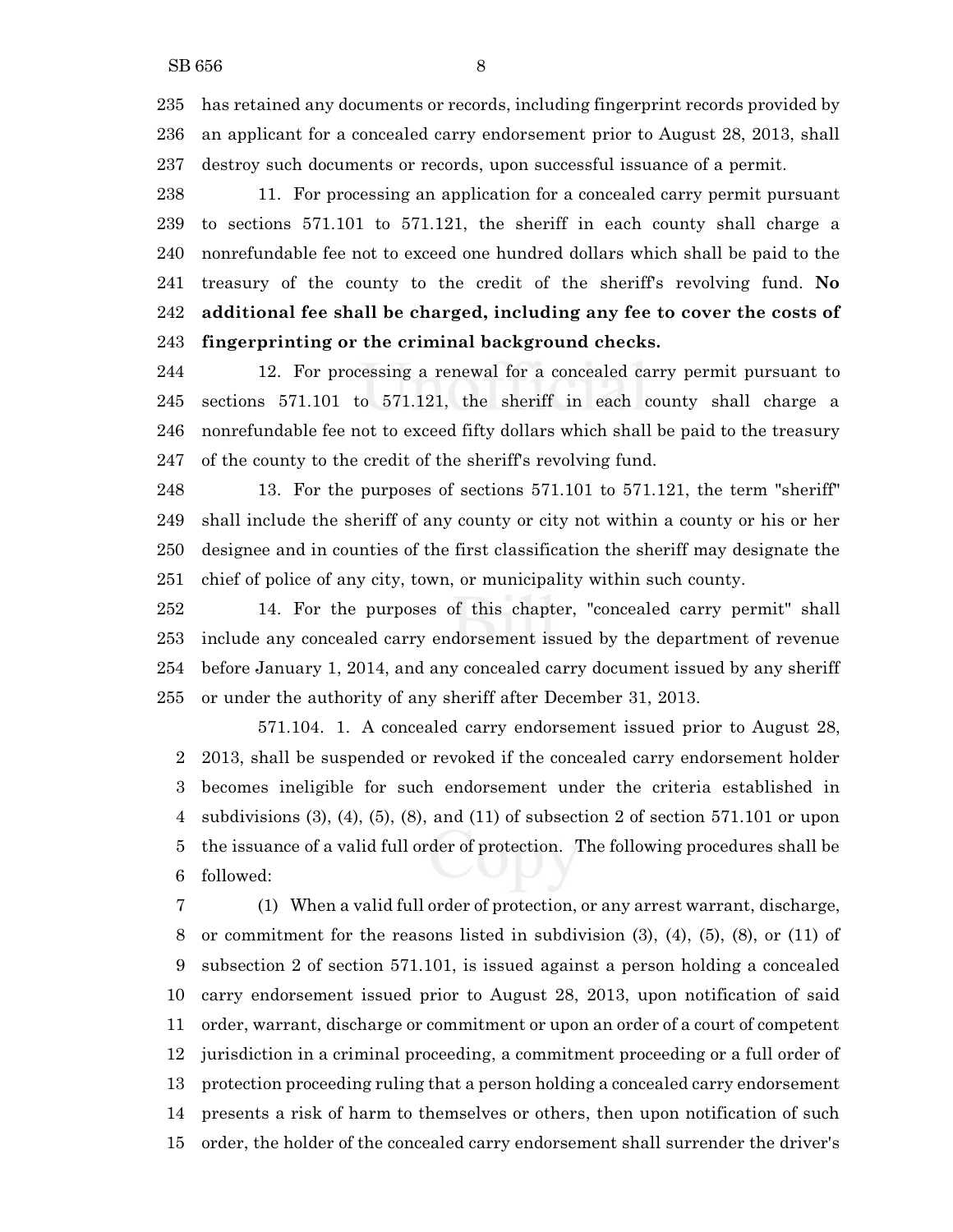license or nondriver's license containing the concealed carry endorsement to the court, officer, or other official serving the order, warrant, discharge, or commitment. The official to whom the driver's license or nondriver's license containing the concealed carry endorsement is surrendered shall issue a receipt to the licensee for the license upon a form, approved by the director of revenue, that serves as a driver's license or a nondriver's license and clearly states the concealed carry endorsement has been suspended. The official shall then transmit the driver's license or a nondriver's license containing the concealed carry endorsement to the circuit court of the county issuing the order, warrant, discharge, or commitment. The concealed carry endorsement issued prior to August 28, 2013, shall be suspended until the order is terminated or until the arrest results in a dismissal of all charges. The official to whom the endorsement is surrendered shall administratively suspend the endorsement in the concealed carry permit system established under subsection 5 of section 650.350 until such time as the order is terminated or until the charges are dismissed. Upon dismissal, the court holding the driver's license or nondriver's license containing the concealed carry endorsement shall return such license to the individual, and the official to whom the endorsement was surrendered shall administratively return the endorsement to good standing within the concealed carry permit system.

 (2) Any conviction, discharge, or commitment specified in sections 571.101 to 571.121 shall result in a revocation. Upon conviction, the court shall forward a notice of conviction or action and the driver's license or nondriver's license with the concealed carry endorsement to the department of revenue. The department of revenue shall notify the sheriff of the county which issued the certificate of qualification for a concealed carry endorsement. The sheriff who issued the certificate of qualification prior to August 28, 2013, shall report the change in status of the endorsement to the concealed carry permit system established under subsection 5 of section 650.350. The director of revenue shall immediately remove the endorsement issued prior to August 28, 2013, from the individual's driving record within three days of the receipt of the notice from the court. The director of revenue shall notify the licensee that he or she must apply for a new license pursuant to chapter 302 which does not contain such endorsement. This requirement does not affect the driving privileges of the licensee. The notice issued by the department of revenue shall be mailed to the last known address shown on the individual's driving record. The notice is deemed received three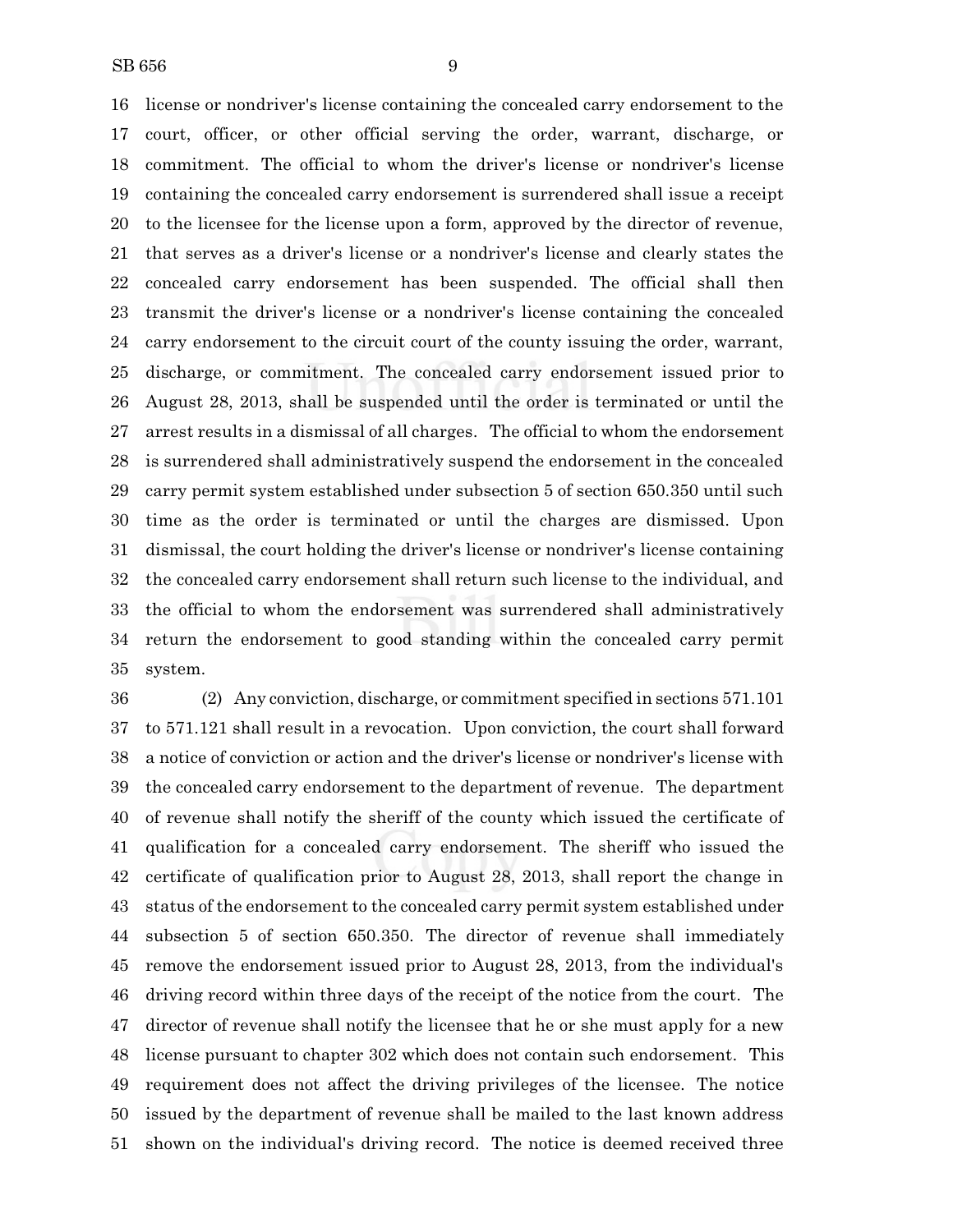days after mailing.

 2. A concealed carry permit issued pursuant to sections 571.101 to 571.121 after August 28, 2013, shall be suspended or revoked if the concealed carry permit holder becomes ineligible for such permit or endorsement under the criteria established in subdivisions (3), (4), (5), (8), and (11) of subsection 2 of section 571.101 or upon the issuance of a valid full order of protection. The following procedures shall be followed:

 (1) When a valid full order of protection or any arrest warrant, discharge, or commitment for the reasons listed in subdivision (3), (4), (5), (8), or (11) of subsection 2 of section 571.101 is issued against a person holding a concealed carry permit, upon notification of said order, warrant, discharge, or commitment or upon an order of a court of competent jurisdiction in a criminal proceeding, a commitment proceeding, or a full order of protection proceeding ruling that a person holding a concealed carry permit presents a risk of harm to themselves or others, then upon notification of such order, the holder of the concealed carry permit shall surrender the permit to the court, officer, or other official serving the order, warrant, discharge, or commitment. The permit shall be suspended until the order is terminated or until the arrest results in a dismissal of all charges. The official to whom the permit is surrendered shall administratively suspend the permit in the concealed carry permit system until the order is terminated or the charges are dismissed. Upon dismissal, the court holding the permit shall return such permit to the individual and the official to whom the permit was surrendered shall administratively return the permit to good standing within the concealed carry permit system;

 (2) Any conviction, discharge, or commitment specified in sections 571.101 to 571.121 shall result in a revocation. Upon conviction, the court shall forward a notice of conviction or action and the permit to the issuing county sheriff. The sheriff who issued the concealed carry permit shall report the change in status of the concealed carry permit to the concealed carry permit system.

 3. A concealed carry permit shall be renewed for a qualified applicant upon receipt of the properly completed renewal application and the required renewal fee by the sheriff of the county of the applicant's residence. The renewal application shall contain the same required information as set forth in subsection 3 of section 571.101, except that in lieu of the fingerprint requirement of subsection 5 of section 571.101 and the firearms safety training, the applicant need only display his or her current concealed carry permit. A name-based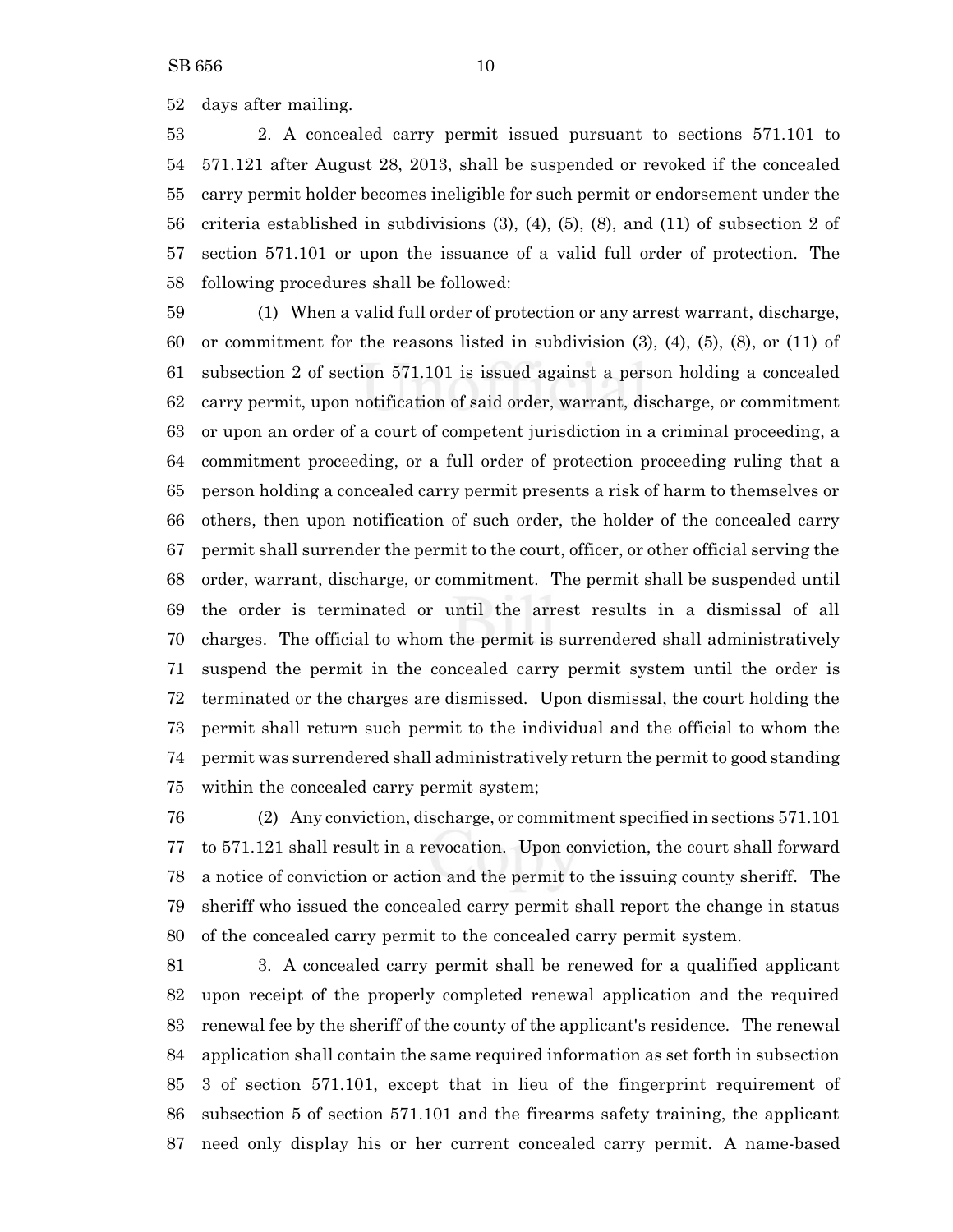inquiry of the National Instant Criminal Background Check System shall be completed for each renewal application. The sheriff shall review the results of the report from the National Instant Criminal Background Check System, and when the sheriff has determined the applicant has successfully completed all renewal requirements and is not disqualified under any provision of section 571.101, the sheriff shall issue a new concealed carry permit which contains the date such permit was renewed. The process for renewing a concealed carry endorsement issued prior to August 28, 2013, shall be the same as the process for renewing a permit, except that in lieu of the fingerprint requirement of subsection 5 of section 571.101 and the firearms safety training, the applicant need only display his or her current driver's license or nondriver's license containing an 99 endorsement. Upon successful completion of all renewal requirements, the sheriff shall issue a new concealed carry permit as provided under this subsection.

 4. A person who has been issued a concealed carry permit, or a certificate of qualification for a concealed carry endorsement prior to August 28, 2013, who fails to file a renewal application for a concealed carry permit on or before its expiration date must pay an additional late fee of ten dollars per month for each month it is expired for up to six months. After six months, the sheriff who issued the expired concealed carry permit or certificate of qualification shall notify the concealed carry permit system that such permit is expired and cancelled. If the person has a concealed carry endorsement issued prior to August 28, 2013, the sheriff who issued the certificate of qualification for the endorsement shall notify the director of revenue that such certificate is expired regardless of whether the endorsement holder has applied for a concealed carry permit under subsection 3 of this section. The director of revenue shall immediately remove such endorsement from the individual's driving record and notify the individual that his or her driver's license or nondriver's license has expired. The notice shall be conducted in the same manner as described in subsection 1 of this section. Any person who has been issued a concealed carry permit pursuant to sections 571.101 to 571.121, or a concealed carry endorsement issued prior to August 28, 2013, who fails to renew his or her application within the six-month period must reapply for a new concealed carry permit and pay the fee for a new application. 5. Any person issued a concealed carry permit pursuant to sections 571.101 to 571.121, or a concealed carry endorsement issued prior to August 28, 2013, shall notify the sheriff of the new jurisdiction of the permit or endorsement holder's change of residence within thirty days after the changing of a permanent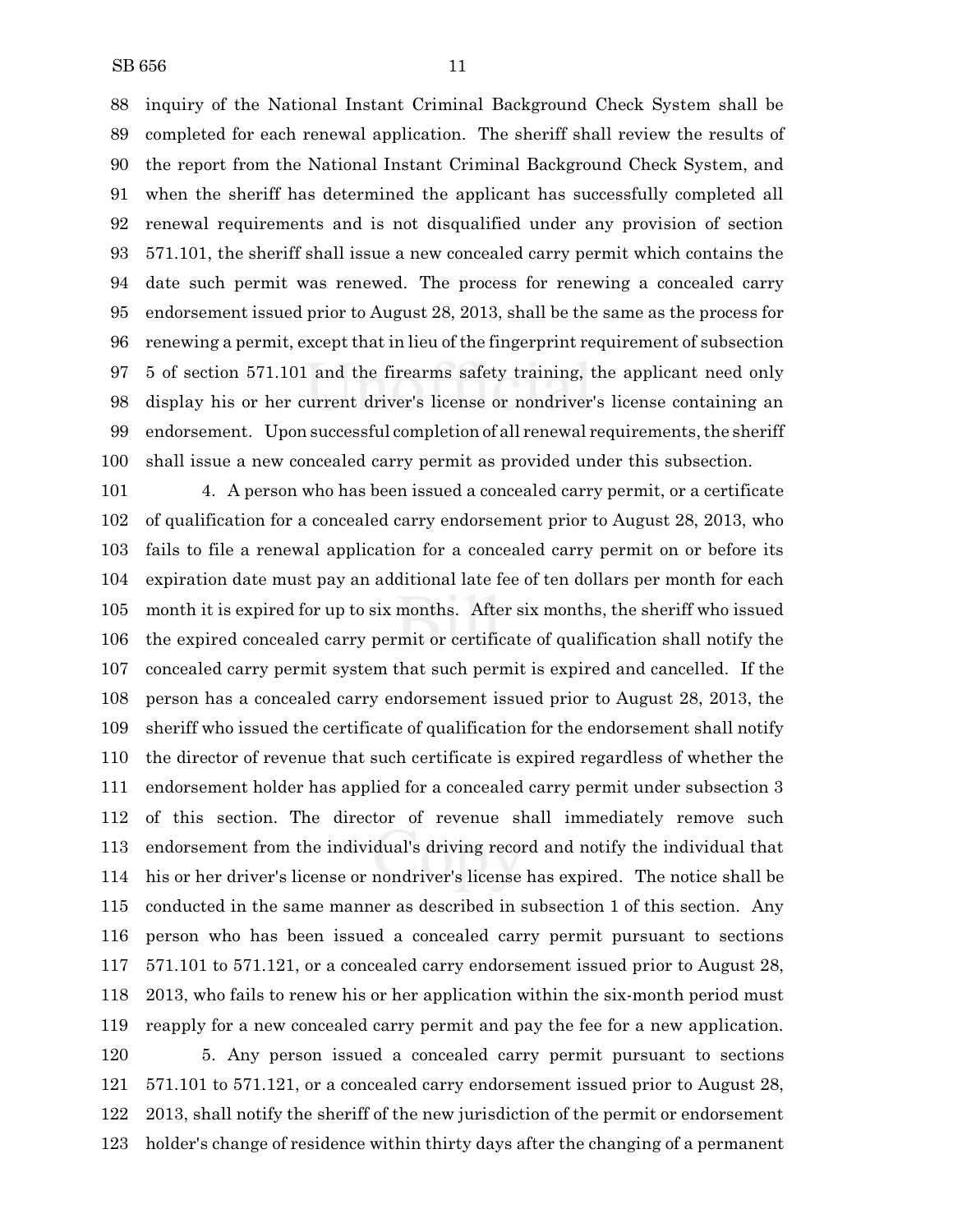residence to a location outside the county of permit issuance. The permit or endorsement holder shall furnish proof to the sheriff in the new jurisdiction that the permit or endorsement holder has changed his or her residence. The sheriff in the new jurisdiction shall notify the sheriff in the old jurisdiction of the permit holder's change of address and the sheriff in the old jurisdiction shall transfer any information on file for the permit holder to the sheriff in the new jurisdiction within thirty days. The sheriff of the new jurisdiction may charge a processing fee of not more than ten dollars for any costs associated with notification of a change in residence. The sheriff shall report the residence change to the concealed carry permit system, take possession and destroy the old permit, and then issue a new permit to the permit holder. The new address shall be accessible by the concealed carry permit system within three days of receipt of the information. If the person has a concealed carry endorsement issued prior to August 28, 2013, the endorsement holder shall also furnish proof to the department of revenue of his or her residence change. In such cases, the change of residence shall be made by the department of revenue onto the individual's driving record.

 6. Any person issued a concealed carry permit pursuant to sections 571.101 to 571.121, or a concealed carry endorsement issued prior to August 28, 2013, shall notify the sheriff or his or her designee of the permit or endorsement holder's county or city of residence within seven days after actual knowledge of the loss or destruction of his or her permit or driver's license or nondriver's license containing a concealed carry endorsement. The permit or endorsement holder shall furnish a statement to the sheriff that the permit or driver's license or nondriver's license containing the concealed carry endorsement has been lost or destroyed. After notification of the loss or destruction of a permit or driver's license or nondriver's license containing a concealed carry endorsement, the sheriff may charge a processing fee of ten dollars for costs associated with replacing a lost or destroyed permit or driver's license or nondriver's license containing a concealed carry endorsement and shall reissue a new concealed carry permit within three working days of being notified by the concealed carry permit or endorsement holder of its loss or destruction. The new concealed carry permit shall contain the same personal information, including expiration date, as the original concealed carry permit.

 7. If a person issued a concealed carry permit, or endorsement issued prior to August 28, 2013, changes his or her name, the person to whom the permit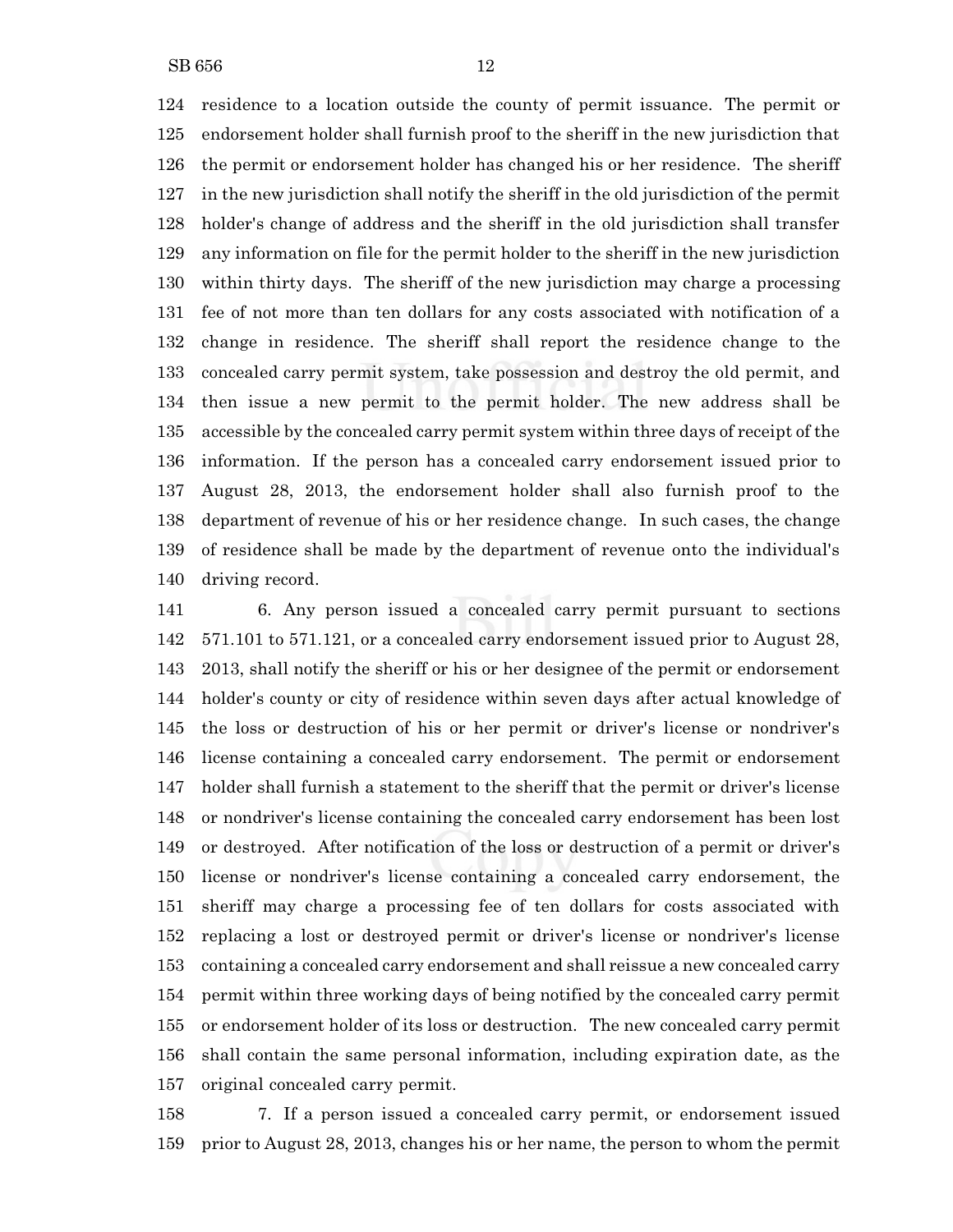or endorsement was issued shall obtain a corrected or new concealed carry permit with a change of name from the sheriff who issued the original concealed carry permit or the original certificate of qualification for an endorsement upon the sheriff's verification of the name change. The sheriff may charge a processing fee of not more than ten dollars for any costs associated with obtaining a corrected or new concealed carry permit. The permit or endorsement holder shall furnish proof of the name change to the sheriff within thirty days of changing his or her name and display his or her concealed carry permit or current driver's license or nondriver's license containing a concealed carry endorsement. The sheriff shall report the name change to the concealed carry permit system, and the new name shall be accessible by the concealed carry permit system within three days of receipt of the information.

 8. The person with a concealed carry permit, or endorsement issued prior to August 28, 2013, shall notify the sheriff of a name or address change within thirty days of the change. A concealed carry permit and, if applicable, endorsement shall be automatically invalid after one hundred eighty days if the permit or endorsement holder has changed his or her name or changed his or her residence and not notified the sheriff as required in subsections 5 and 7 of this section. The sheriff shall assess a late penalty of ten dollars per month for each month, up to six months and not to exceed sixty dollars, for the failure to notify the sheriff of the change of name or address within thirty days.

 **9. Notwithstanding any provision of this section to the contrary, if a concealed carry permit, or endorsement issued prior to August 28, 2013, expires while the person issued the permit or endorsement is on active duty in the armed forces, on active state duty, full-time National Guard duty under Title 32, or active duty under Title 10 with the National Guard, or is physically incapacitated due to an injury incurred while in the services of the National Guard or armed forces, the permit shall be renewed if the person completes the renewal requirements under subsection 3 of this section within two months of returning to Missouri after discharge from such duty or recovery from such incapacitation. Once the two-month period has expired, the provisions of subsection 4 of this section shall apply except the penalties shall begin to accrue upon the expiration of the two-month period described in this subsection rather than on the expiration date of the permit or endorsement.**